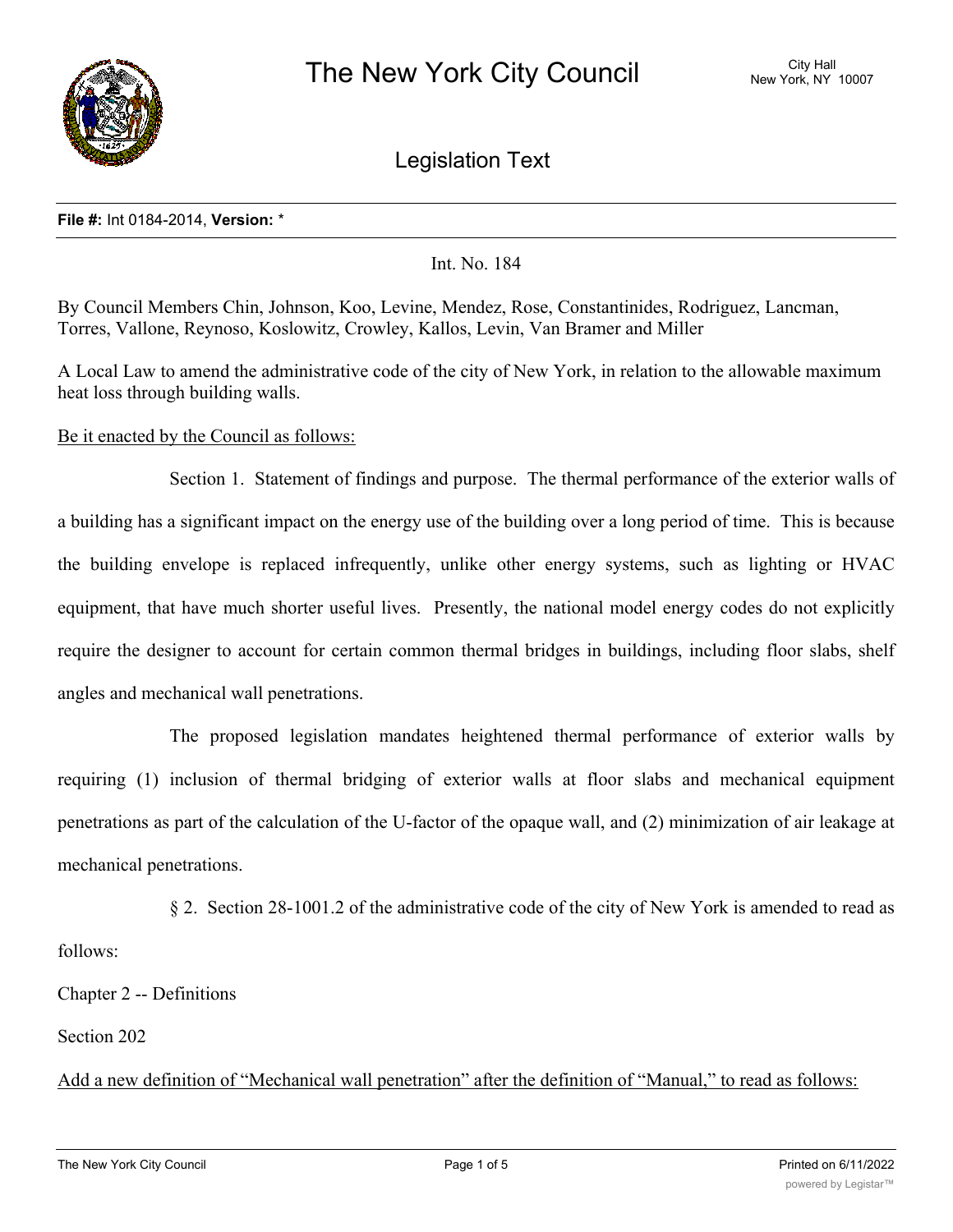### **File #:** Int 0184-2014, **Version:** \*

MECHANICAL WALL PENETRATION. An opening in an *exterior wall* filled by a piece of heating, ventilating and/or air conditioning (HVAC) equipment.

Add a new definition of "Window wall" after the definition of "Ventilation air," to read as follows:

WINDOW WALL. Panelized cladding or *fenestration* products used to create an external nonload-bearing wall that is designed to separate the exterior and interior environments and that rests on the floor slab instead of hanging from it.

**Chapter 5 - Commercial Energy Efficiency**

**Table 502.1.2** Add after "Metal framed" the following symbol:  $\frac{b}{2}$ 

Add after "Walls, Above Grade" the following symbol:  $\epsilon$ 

Add after the table 502.1.2 footnotes to read as follows:

<sup>b</sup> The opaque elements of *curtain walls* and *window walls*, including spandrel panels, are included in this category. Horizontal framing members between opaque elements and vision glazing must be included in the *fenestration* calculation (See Section 502.3).

<sup>c</sup> Slab edges and shelf angles must be included in all *above grade wall U-factor* calculations. Exposed slab edges are to be considered mass walls with a horizontal dimension equal to the horizontal dimension of the thicker of the adjacent *exterior walls*.

**Table 502.2(1)** Add after "Metal framed" the following symbol: <sup>f</sup>

Add after "Walls, Above Grade" the following symbol:  $g$ 

Add after the table 502.2(1) footnotes to read as follows:

<sup>f</sup> The opaque elements of *curtain walls* and *window walls*, including spandrel panels, are included in this category. Framing members for vision glazing and framing members between opaque elements and vision glazing are not included as part of the opaque assembly.

<sup>g</sup> In this table slab edges and shelf angles are considered to be part of the opaque assembly. Where continuous insulation is required, the c.i. must cover all exposed surfaces of the slab and must not be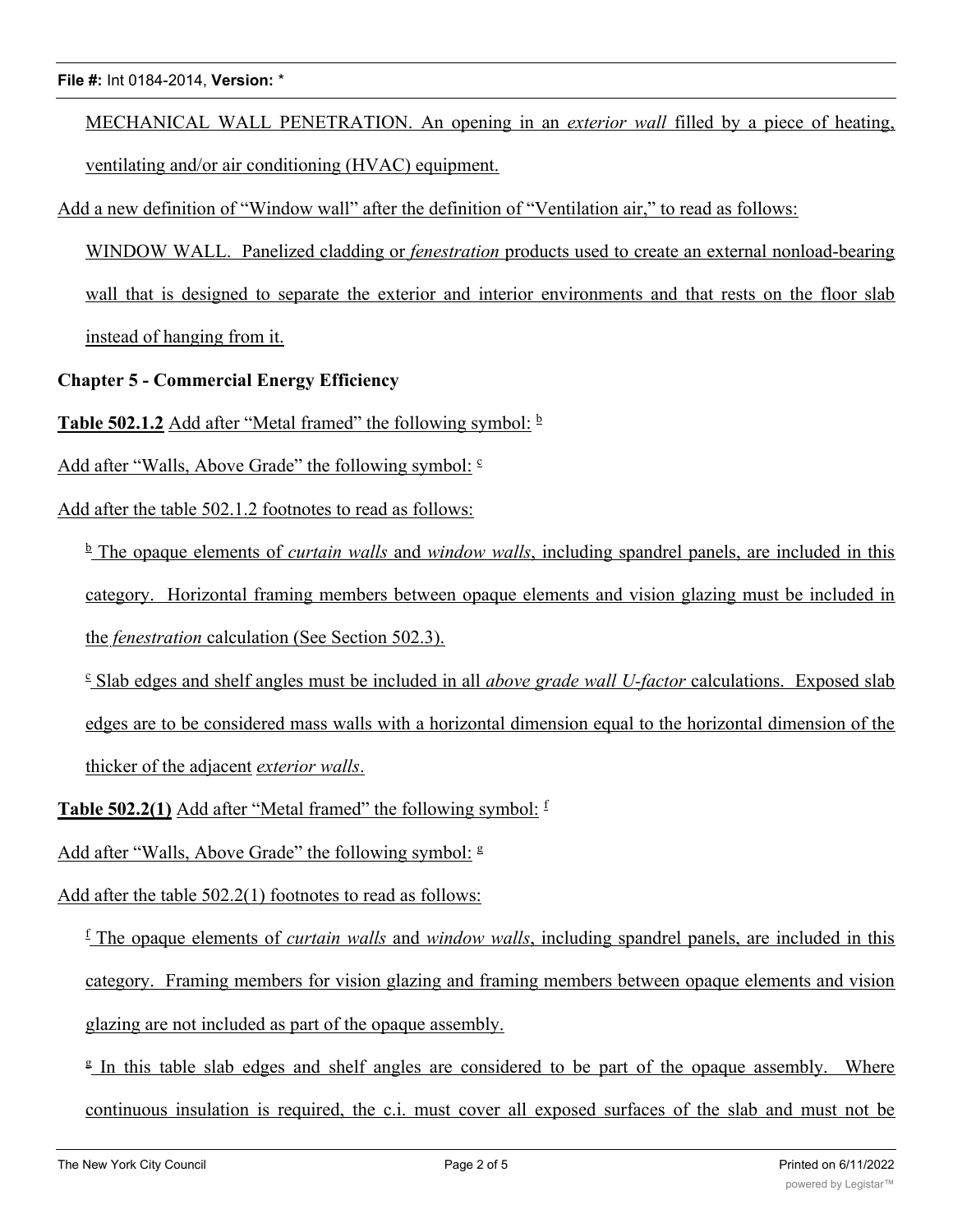interrupted by a shelf angle, even if the slab edge is the only opaque wall element. Exposed slab edges are to be considered mass walls with a horizontal dimension equal to the horizontal dimension of the thicker of the adjacent *exterior walls*.

Add a new Section 502.2.3.1 to read as follows:

**502.2.3.1** *Mechanical wall penetrations* **in** *above grade walls***.** The *U-factor* and/or *R-value* of *mechanical wall penetrations* and other wall penetrations, including intake or exhaust louvers, HVAC equipment, and the through-the-wall sleeves built into the wall into which the equipment is inserted, must be included when calculating the *U-factor* or *R-value* of the total wall assembly of an *above grade wall* in determining compliance with either Table 502.2(1) or Table 502.1.2.

**502.2.3.1.1 Determination of** *U-factors* **and** *R-values* **for** *mechanical wall penetrations* **in** *above grade walls***.** The *U-factor* of a *mechanical wall penetration*, including the HVAC equipment, louvers, and the through-the-wall sleeve built into the wall into which the equipment is inserted, shall be assumed to be 0.5 Btu/hr-ft<sup>2</sup>-<sup>o</sup>F (or an *R-value* of 2.0 hr-ft<sup>2</sup>-<sup>o</sup>F/Btu), or as certified by the manufacturer in accordance with standards established by rules of the department.

**502.4.3** Add a new item 5 to read as follows:

5. Through-the-wall penetrations for mechanical equipment and intake or exhaust louvers shall be sealed between the sleeve and the adjacent wall assembly to maintain the integrity of the continuous air barrier.

Add a new Section 502.4.8 to read as follows:

**502.4.8 HVAC assemblies in** *mechanical wall penetrations***.** The air leakage of HVAC assemblies, comprising both the HVAC unit itself and the wall sleeve into which it is inserted, that are part of the *building thermal envelope*, shall not exceed 0.2 cfm/sq. ft. of penetration area at a pressure of at least 1.57 pounds per square foot (psf)  $(1.0 \text{ L/s/m}^2 \text{ of penetration area})$ . Installations are subject to inspection in accordance with the rules of the department.

# **Appendix A - Modified Energy Standard**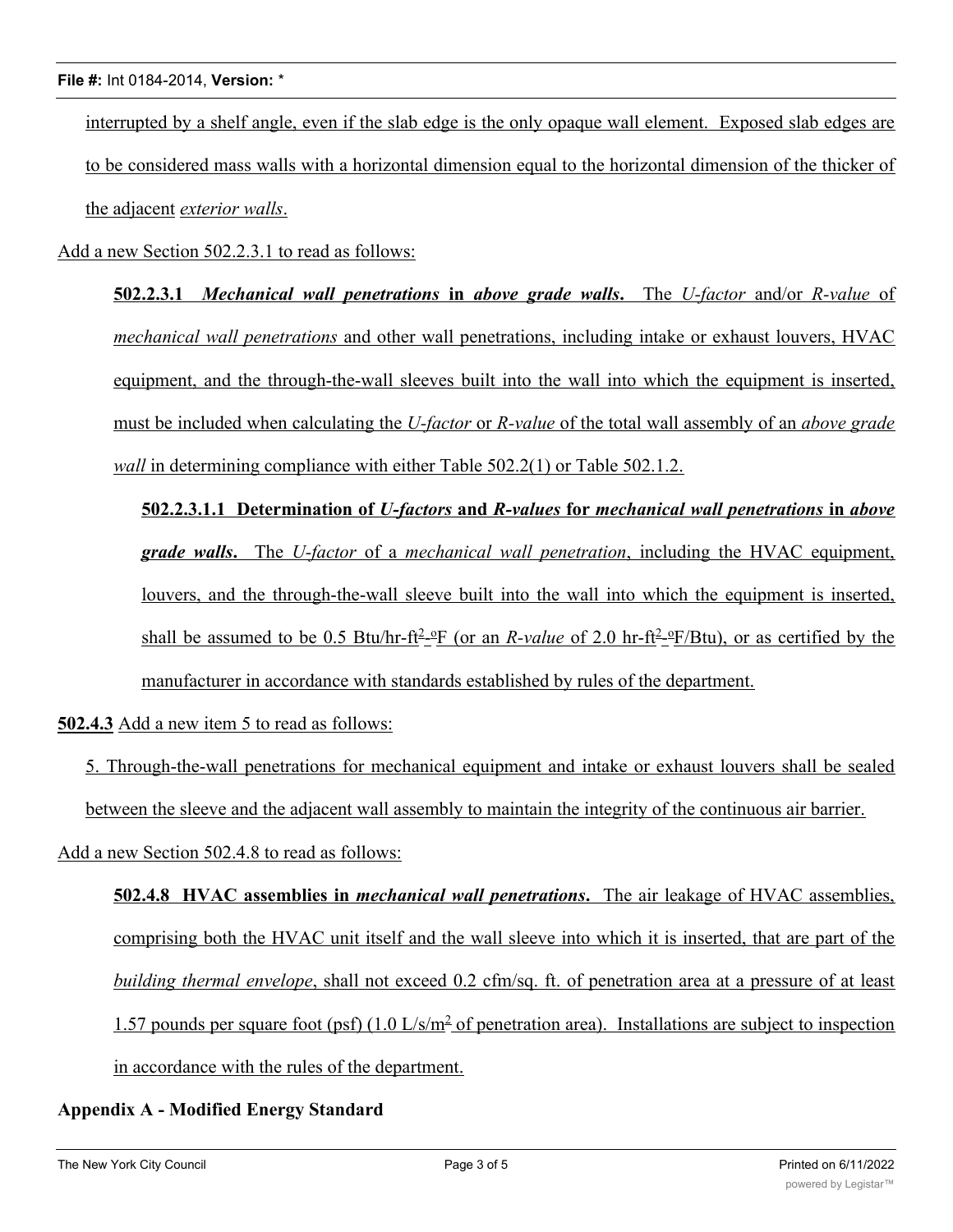# **Chapter 3 - Definitions, Abbreviations, and Acronyms**

**3.2** Add a new definition "curtain wall" after "cooling design wet-bulb temperature" to read as follows:

*curtain wall: fenestration* products used to create an external nonload-bearing wall that is designed to separate the exterior and interior environments.

Add a new definition "mechanical wall penetration" after "mechanical cooling" to read as follows:

*mechanical wall penetration:* an opening in an exterior wall filled by a piece of heating, ventilating and/or air conditioning (HVAC) equipment.

Add a new definition "window wall" after "water heater" to read as follows:

*window wall:* panelized cladding or *fenestration* products used to create an external nonload-bearing wall that is designed to separate the exterior and interior environments and that rests on the floor slab instead of hanging from it.

# **Chapter 5 - Building Envelope**

**5.4.3.1** Reletter item g as item h and add a new item g to read as follows:

g. *mechanical wall penetrations*

Add a new Section 5.4.3.5 to read as follows:

**5.4.3.5 HVAC Assemblies in** *Mechanical Wall Penetrations***.** The air leakage of HVAC assemblies, comprising both the HVAC unit itself and the wall sleeve into which it is inserted, that are part of the *building envelope*, shall not exceed 0.2 cfm/sq. ft. of penetration area at a pressure of at least 1.57 pounds per square foot (psf) (1.0 L/s/m<sup>2</sup> of penetration area).

Add a new Section 5.5.3.7 to read as follows:

**5.5.3.7** *Mechanical Wall Penetrations***.** The *U-factor* of any *mechanical wall penetration*, including HVAC equipment and the through-the-wall sleeve built into the wall into which the equipment is inserted, must be included when calculating the *U-factor* of the total wall assembly of an *above-grade wall* in determining compliance with Table 5.5-4. Where thermal performance data are not available, the *U-factor*